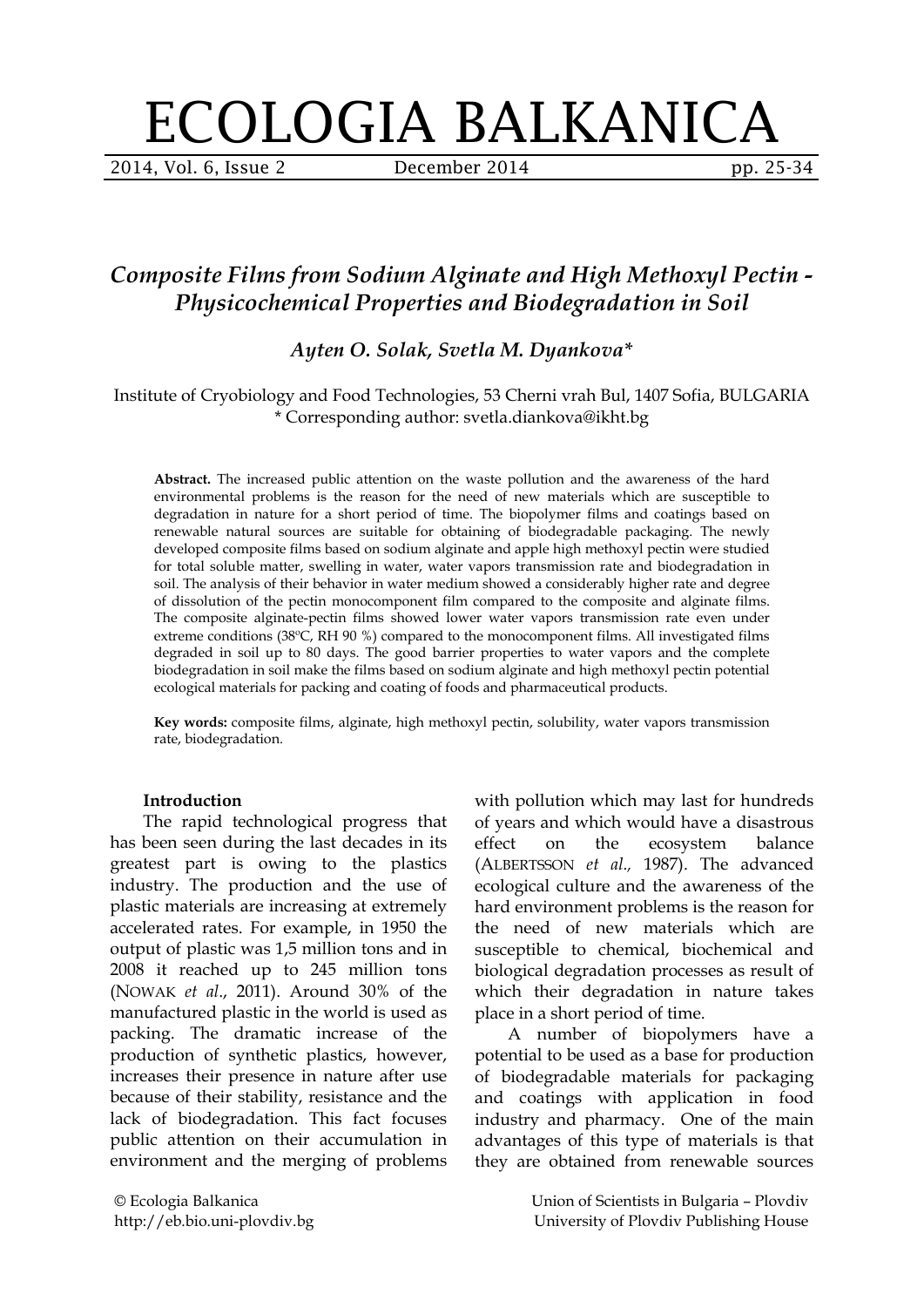that are widely spread in nature and can be used in native or chemically modified form (SOLAK & DYANKOVA, 2011).

The development of biodegradable polymer coatings and films from natural and renewable sources diminishes the need of synthetic petroleum polymers, eliminates the negative effect on environment, gives a good possibility to meet the changing consumer requirements and market trends for healthy and safe foods, packed with natural materials, which do not pollute the environment (DYANKOVA *et al.,* 2013). In addition to their property to biodegrade they have a number of other advantages, namely – they are biocompatible and bioassimilable, edible, with aesthetic appearance and good barrier and mechanical properties. Besides that this type of materials allows the incorporation of biologically active substances (natural antibacterial and antioxidant components of plant and microbial origin, enzymes, probiotics or other functional ingredients), which gives a possibility for prolongation of the shelf life of the processed foods (KROCHTA *et al.,*1997; MARTÍN-BELLOSO *et al.,* 2009; QUEZADA-GALLO, *et al.,* 2009 ).

Very often the obtained biopolymer films and coatings are a monohydrocolloid layer of proteins or polysaccharides. In the last several years, however, the technological investigations have been directed towards the development of composite films combining the synergic effects of proteins, polysaccharides and/or lipid components. These materials show combines and/or completely new functional qualities (DA SILVA *et al.,* 2009).

The salts of the alginic acid and the pectin are an example of polysaccharides with good film forming properties, suitable for obtaining of biopolymer films and coatings. Alginates are hydrophilic polysaccharides extracted from various species of brown seaweed *(Phaeophyceae).* They are of interest because of their unique colloid properties and the capacity to form three dimensional networks in the presence of polyvalent cations (for example  $Ca^{2+}$ ), when a gel or an insoluble polymer is obtained (DRAGET *et al.,* 2006; WILLIAMS,

2009). By chemical structure alginates are unbranched binary copolymers, built of β-Dmanuronic acid and its isomer α-Lguluronic acid. There are three types structural elements in the alginate molecules - β (1–4)-D-mannuronate (M-block), α-(1-4)- L-guluronate (G-block), and the third structure contains both monomers in almost equal proportions (MG-block) ( *DRAGET et al.,*2006; FANG 2008; WILLIAMS, 2009). From the alginic acid salts the sodium alginate is most often applied in practice.

Pectins are plant heteropolysaccharides whose main chain consists of acidic derivatives of the hexoses (D-galacturonic acid), and the side chains are built of pentoses (D-xylose and L - arabinose) and hexoses (D – glucose and D - galactose). In the main chain the units D-galacturonic acid are linked by  $\alpha$ -(1-4) glycosidic bond i.e. it is polygalacturonic acid to which are attached the side chains by  $β-(1-6)$  glycosidic bonds. The carboxyl groups of the galacturonic acid are partially esterified with methanol and neutralized with metal or ammonia ions as different pectin substances are obtained – pectins, pectates, pectic acids (DUMITRIU , 2004; PHILIPS & WILLIAMS, 2000). The main characteristic with the greatest influence on the rheological and physicochemical properties of pectin is the degree of esterification (DE) by which is expressed the percentage of the esterified to the total number –COOH groups. Depending on the degree of esterification pectins are divided into two main categories: high methoxyl (HM) and low methoxyl (LM) pectins. The degree of esterification for HM pectins varies from 50 to 100%. LM pectins (DE under 50%) are usually obtained by demethoxylation of the extracted pectins by enzyme processes or by treating with acids or ammonia in alcoholic medium. HM and LM – pectins have a different mechanism of gel forming when dissolved in water (GIGLI *et al.,* 2009; THAKUR *et al.,*1997).

The wide use of alginates and pectins in food industry and medicine is dictated by the lack of toxicity and allergenicity and the unique colloid properties. Both biopolymers are capable to form gels in the presence of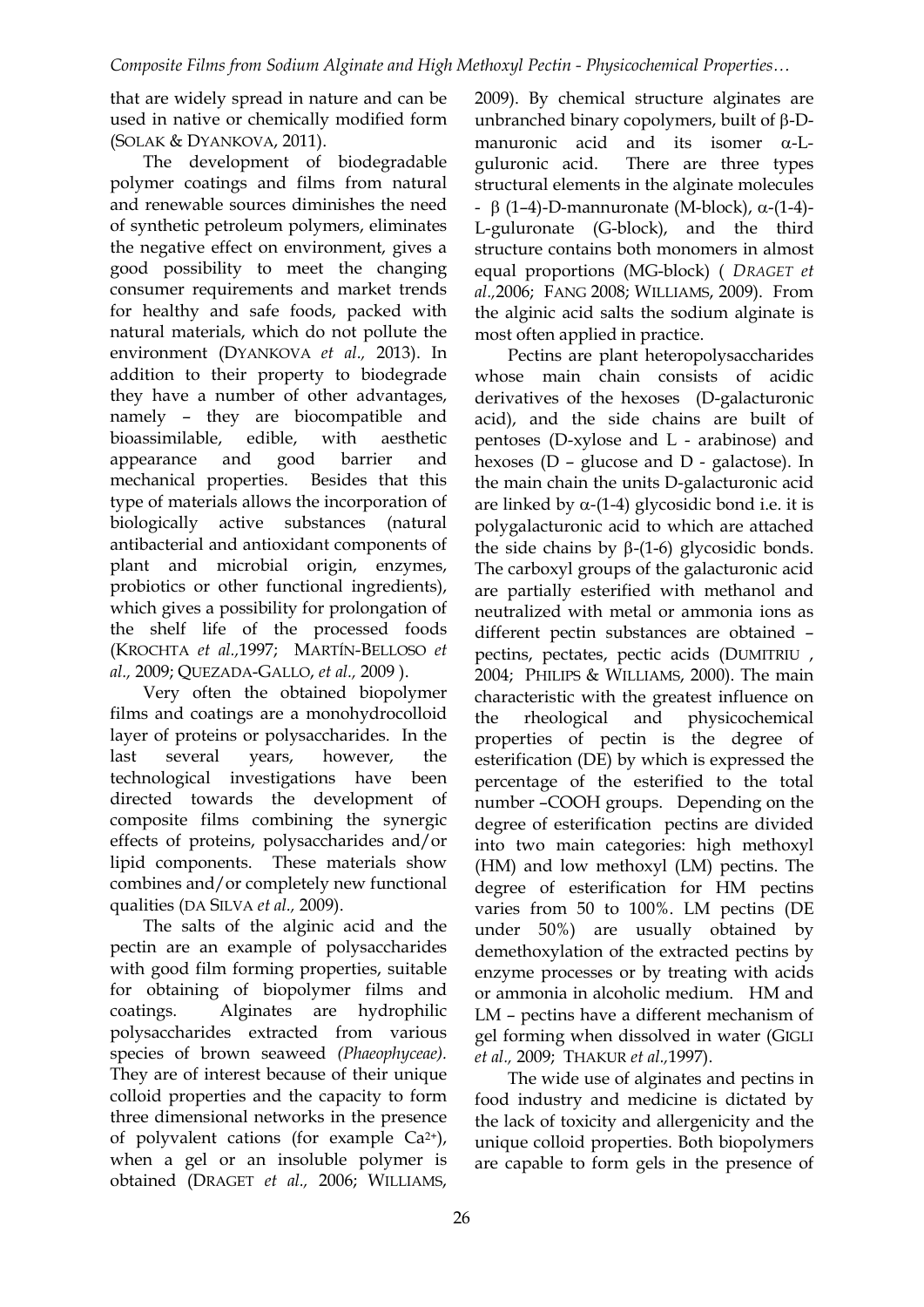divalent cations (FANG *et al.,*2008; BRACCINI & PEREZ, 2001). The alginate and the pectin form synergic mixed gels which lead to structures completely different from those of the pure polymers. They are of particular interest in the creation of biodegradable films with new improved characteristics.

The mechanism of synergic interaction between pectin and alginate has not been fully clarified. The rheological behavior of the mixed solutions and hydrogels has been studied to a great extent (FANG *et al.,*2008; OAKENFULL *et al.,*1990; RAO & COOLEY, 1995), while the investigations in the field of the physicochemical properties of the resulting composite films and their biodegradation have been yet much more weakly examined.

The objective of the present investigation was to analyze newly developed composite biopolymer films based on sodium alginate and high methoxyl pectin in relation to the physicochemical and barrier properties and to determine the period of their biodegradation in soil.

## **Materials and Methods**

*Materials.* Apple high methoxyl pectin (CpCelso), sodium alginate (Sigma Aldrich), glycerol pa (Merck), calcium chloride pa (Merck).

*Obtaining of biopolymer films.* The method for obtaining of the films is described in more details in one of our previous articles (DYANKOVA & SOLAK, 2014). Briefly: the film forming solutions (FS) were prepared by mixing of water solutions of sodium alginate (2,5%) and high methoxyl pectin (2,5%) in the following proportions: 100–0% (AG), 75–25% ( C1AG-P), 50–50% (C<sub>2</sub>AG-P) and 25–75% (C<sub>3</sub>AG-P). As *plasticizer* was used glycerol (0.6g/g polymer), and for the primary cross-linking to each composition was added 0.1 M CaCl<sub>2</sub> (1ml/100ml FS). The prepared hydrogel was treated under vacuum for removing of the air bubbles. After that the film forming solutions were poured into petri dishes (0,325 g FS/cm2) and dried under vacuum (20 kPa, SPT-200 Vacuum Drier) at 35°C. The dry samples were put in 0.3 M solution

of CaCl2 for realization of main cross-linking and were washed with distilled water for removing of the excess Ca2+. The films were dried at  $25^{\circ}$  C and preserved at  $50 \pm 1\%$ relative humidity before testing.

*Analysis of the source pectin* - The content of the methoxy-groups, galacturonic acid and the degree of esterification was determined by method described in USP 23 (1995).

*Moisture content* - by express weight method with infrared dryer (Sartorius Thermo Control YTC 01 L).

*Film thickness* - The thickness of the film was determined with a digital micrometer with accuracy up to 0.01mm ±5% in five randomly taken sectors of the film.

*Water vapors transmission rate (WVTR) determination.* The test was carried out according to ISO 2528: (E) **(**1995) under two specific conditions: temperature 38˚С and relative humidity (RH) - 90%; 2) temperature 25˚ С and RH -75%. Aluminum containers (with dimensions: height, h= 8cm; outer diameter, d= 5.5 cm, inner diameter, d= 5cm) filled with desiccant (anhydrous  $CaCl<sub>2</sub>$ ), were covered with samples of the films (diameter 5,5cm), which were attached by a thin layer paraffin wax and on the top was put a plastic ring. The containers were put in a chamber: 1) at 38±1,0ºС, RH 90± 2,0% and 2) at 25±1,0°С, RH 75± 2%. The increase in weight was measured at identical time intervals. After the water transfer equilibrated (difference in weight between two consequent measurements was <5%), the water vapor transmission rate (WVTR) was calculated by the formula:

$$
WVTR = W/(tA), (1)
$$

where W is the increase in weight (mg), t is the duration of the experiment (days) and A is the permeation area (23,75 cm2). The results are presented as average values of three parallel experiments for a period of 10 days.

*Total soluble matter(TSM).* TSM was determined according to a method described by RHIM *et al*. (1998). Preliminary weighted samples of the films with equal size  $(d=2)$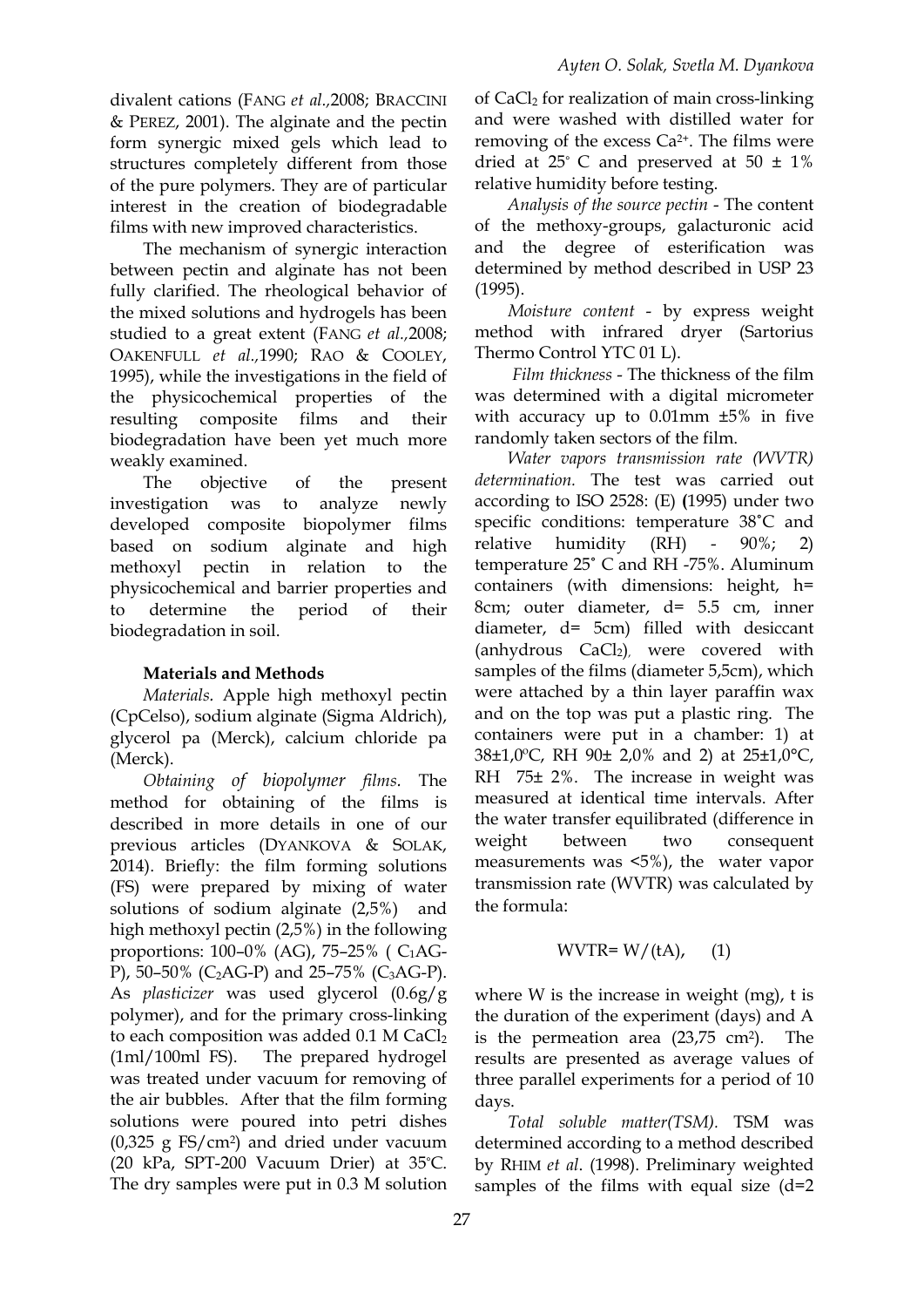cm) were put in flasks containing 100 ml distilled water (with sodium azide for inhibition of microbial growth). The flasks were put in a shaking system ("Inkubations-Schüttelschrank BS-4 B.Braun", 100 rpm) at temperature 25°С for 24 hours. The not dissolved particles were separated and dried at temperature 105°С for 24 hours after which they were weighted.

TSM was determined by the formula:

$$
TSM=[(Wi-Wf)/Wi]x100, (2)
$$

where Wi is the initial weight and Wf is the weight after separation and drying.

*Swelling ratio (S)* Samples of the films were weighted (Wd) and put in 30 ml distilled water at room temperature for a specific time after which they were taken out, wipe with filter paper and weighted again (Ws). The swelling ratio of the samples was determined by the formula:

$$
S = [(Ws - Wd) / Wd] x100.
$$
 (3)

*Biodegradation in soil.* The biodegradability of the films was analyzed using a method previously described in the literature (MARTUCCI *et al.,* 2009). Biopolymer films with dimensions  $2 \times 3$  cm were dried under vacuum (20 kPa, SPT-200 Vacuum Drier) at 65°C for 6 hours and weighted  $(W_0)$  with accuracy up to 0.0001 g. For better manipulation the samples were placed in aluminum nets and were put at a depth of 6 cm (aerobic degrading) in soil with given specifications:  $pH$  7,1; NH<sub>4</sub>+-6,7 mg/kg; NO3 - 5,4 mg/kg; K2O - 21,5 mg/100g ;  $P_2O_5 - 4.1mg/100g$ ; porosity 78%; total number of microorganisms -  $2,1.10$ <sup>8</sup> CFU/g. The experiment was carried out for a period of 80 days at temperature 18±5ºС and soil moisture 48±4 % RH. At a given interval the samples were taken out of the soil, washed with distilled water, dried at 65º С for 6 hours and were weighted again (Wt), in order to calculate the average weight loss by the formula:

$$
WL\%=[(W_0-Wt)/W_0]x100. (4)
$$

The results are presented as average values of three consequent experiments. Samples of polyethylene films (PE) were used for comparison.

*Statistical analysis.* Results were analysed by *statistical program Minitab 15.*  One-Way ANOVA and Tukey Test were used to determine statistically significant differences ( $p$ < $0.05$ ).

#### **Results and Discussion**

## *Analysis of the source pectin*

The quantitative analyses of the samples of the commercial apple pectin showed content of pure pectin - 71,50%. The content of galacturonic acid is  $753.0 \pm 14.76$  mg/g, and of methoxy-groups -  $68,50 \pm 2,36$  mg/g. From the obtained results was calculated the degree of esterification (DE) which is 56,90%. By this index the used pectin is determined as high methoxyl but also with present of a certain percentage free carboxyl groups.

рН of the film forming solutions varies from 2,88 for the pectin to 6,16 for the sodium alginate (AG). The different variants film forming mixtures show pH values in the acidic range:  $C_1AG-P - 4,25;$  $C_2AG-P - 3,78$  and  $C_3AG-P - 3,54$ .

*Characteristics of the obtained films*

The film variants are obtained with different proportions between the two polysaccharides (sodium alginate and pectin) - 1:0, 1:3, 1:1, 3:1, 0:1, glycerol as plasticizer and CaCl2 as a cross-linking agent at two step cross-linking procedure. Visually the resulting films are homogeneous, uninterrupted, without brittle sectors and without presence of air bubbles (Table 1). They are manageable and flexible. The color of the alginate films varies from transparent to slightly opaque. The films with high pectin content are with slight yellowish nuance.

The thickness of the obtained materials depends on the composition, the used technology and on the drying conditions. When pouring of a constant quantity film forming mixture for a given area (0,325 g FS/cm2), films with thickness from 0,043 to 0,062 mm were obtained (Table 1).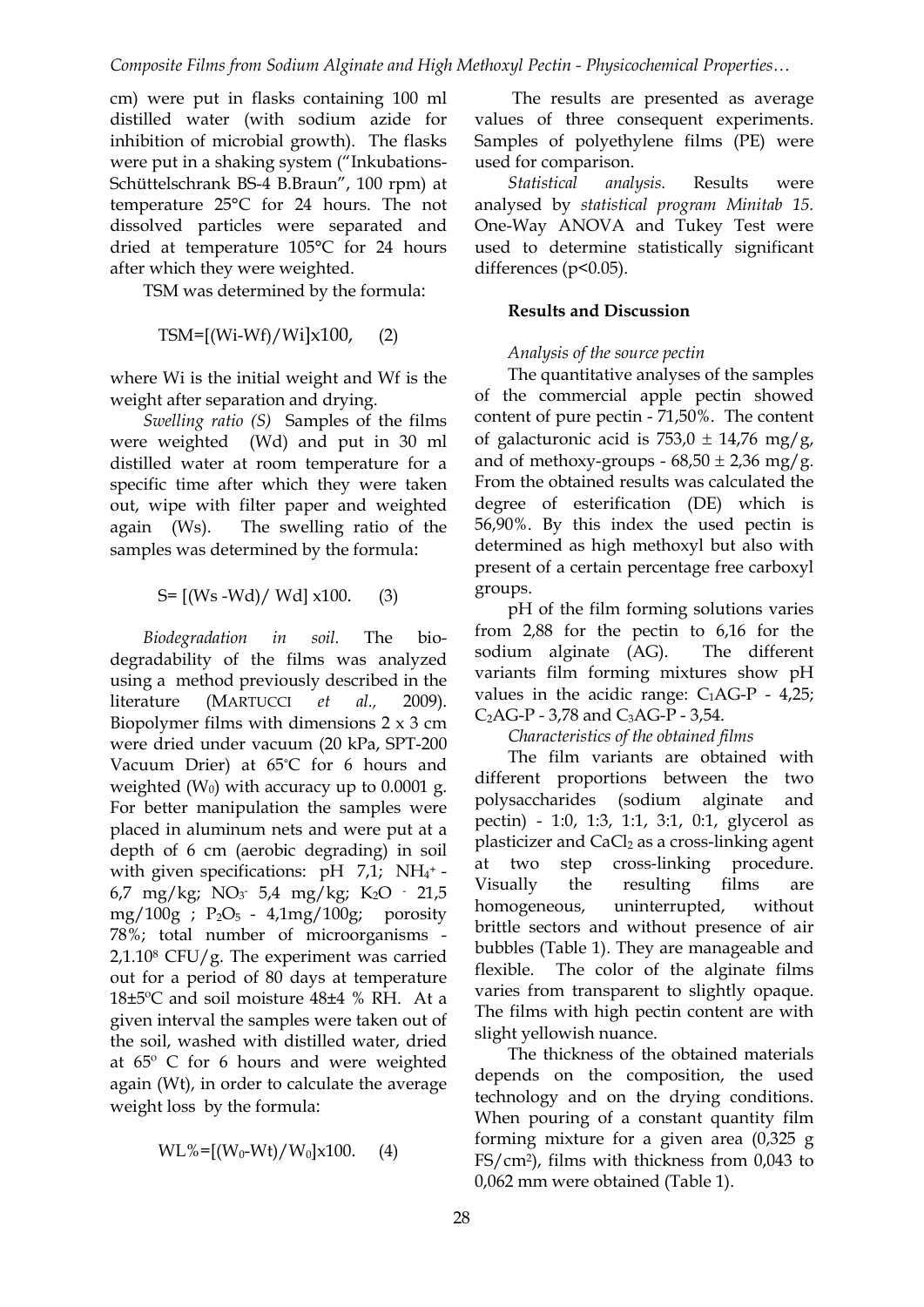| Composition | Appearance                             | <b>Thickness</b><br>(mm) | Moisture<br>$(^{0}/_{0})$ | <b>WVTR</b><br>$(g x m-2x day-1)$<br>T 38°, RH 90% | <b>WVTR</b><br>$(g x m^{-2} x day^{-1})$<br>T 25°C, RH 75% |
|-------------|----------------------------------------|--------------------------|---------------------------|----------------------------------------------------|------------------------------------------------------------|
| AG          | transparent,<br>flexible               | $0,054\pm0,003$          | $11,52\pm0,30$            | 1080,99±20,56                                      | $290,59 \pm 8,90$                                          |
| P           | lightly<br>yellowish,<br>flexible      | $0,062\pm0,005$          | $14,80\pm0,20$            | 995,63±15,52                                       | 283,87±10,20                                               |
| $C_1AG-P$   | lightly opaque,<br>flexible<br>lightly | $0,050 \pm 0,004$        | 12,82±0,35                | 337,23±10,80                                       | $150,41 \pm 8,60$                                          |
| $C2AG-P$    | yellowish,<br>flexible                 | $0,048\pm0,003$          | 14.10±0.40                | 363,07±11,50                                       | $133,24 \pm 5,70$                                          |
| $C_3AG-P$   | lightly<br>yellowish,<br>flexible      | $0.043 \pm 0.035$        | $14,20\pm0.29$            | $460,11\pm9,08$                                    | $160,73 \pm 6,20$                                          |

**Table 1.** Characteristics of the films.

In this investigation the calcium chloride was used as a gel forming and cross-linking agent. The polyvalent cations like Ca2+, play the role of bridges between the polymer chains of the alginate and build junction zone which form the hydrogel network. For the pectins with DE around 50% (the pectin used by us is with DE 56,90%), the gel forming force depends on a number of factors – pectin concentrations, dissolved sugars and polyols, pH-value of the solution and quantity of the present calcium cation. The degree of cross-linking and the synergy between the two biopolymers have a direct effect on the physicochemical characteristics of the resulting films and particularly on their barrier properties and behavior in water medium. The values of moisture content for the different compositions are relatively close except for the alginate and the pectin films for which a statistically reliable difference is observed  $(p<0.05)$ . When the films are placed in water medium a comparatively fast swelling is observed yet in the first 10 minutes. On Fig. 1 are presented the data for the different film variants for swelling in water as a function of time.

According to the results the monocomponent pectin films are with the highest water absorption capacity maximum value at the 20<sup>th</sup> minute after which they decompose. SRIAMORNSAK &

KENNEDY (2008) have also observed a higher degree of swelling for the pectin films compared to the alginate. For the alginate and composite films the cross-linking with calcium chloride allows the building of a multitude of binding zones and forming of a polymer network which is more stable. Less water molecules are able to penetrate the sample, and hence the swelling is reduced. This tendency is confirmed by the test for determining of *total soluble matter (TSM).* The applied test is a way to characterize the solubility of the film matrix in water medium. When the samples are in contact with the solvent, water is absorbed which causes breakage of the polymer-polymer bonds, forming of new bonds between the water and the polymer materials, dividing of the polymer, swelling and dissolving at the end. On Fig. 2 are presented the summarized test results. The composite films show a considerably lower solubility compared to the monocomponent pectin film for which the total quantity soluble matter is around 99,13%. Their results are similar to the values obtained for the alginate film. The applied two steps crosslinking with calcium chloride strongly diminishes the solubility in water of the resulting films. The combination of the film forming materials and their synergy, the temperature and the relative humidity of the environment influence the permeability of the resulting films. The tests for water va-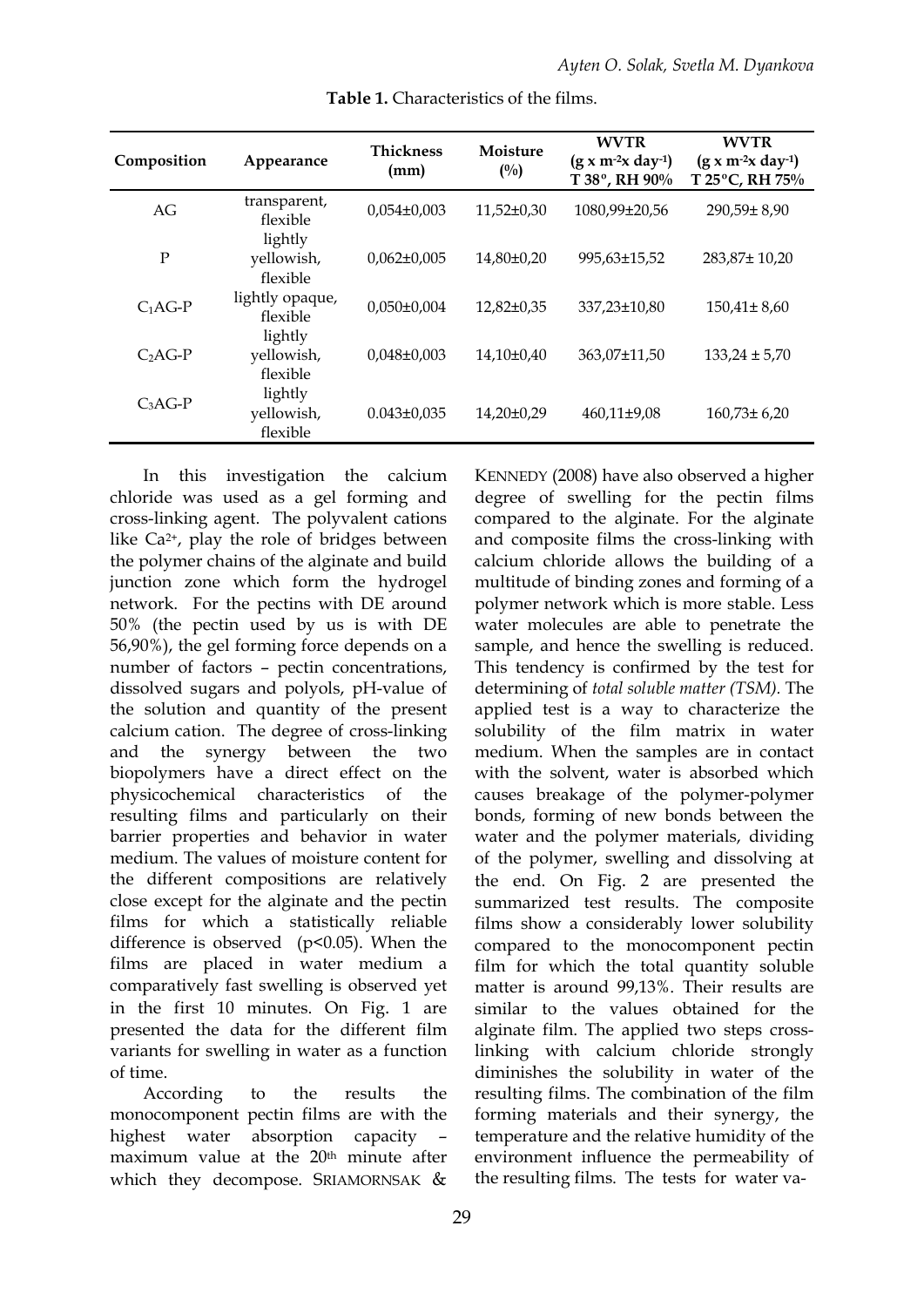

**Fig.1.** Swelling ratio of films in water



Fig. 2. Total soluble matter (TSM) for the different film variants.

pors permeability (WVP) give an idea of the barrier capacity to water vapors of the biopolymer films. This capacity is an important factor when they are used as packing. All films treated under regime 1 have from 2 to 3,5 times higher permeability to water vapors  $(p<0.05)$  compared to regime 2 (Table 1), due to the fact that the barrier properties to water vapors diminish with the increasing of the temperature

during the WVP measurements (RHIM *et al*., 2003). The temperature regimes applied during the measurement are above the admissible ranges for preservation of packed foods. These temperature values were selected because one of the objectives was to follow up the behavior of the film under more extreme conditions. The WVTR values for pectin films we obtained are slightly higher than those observed by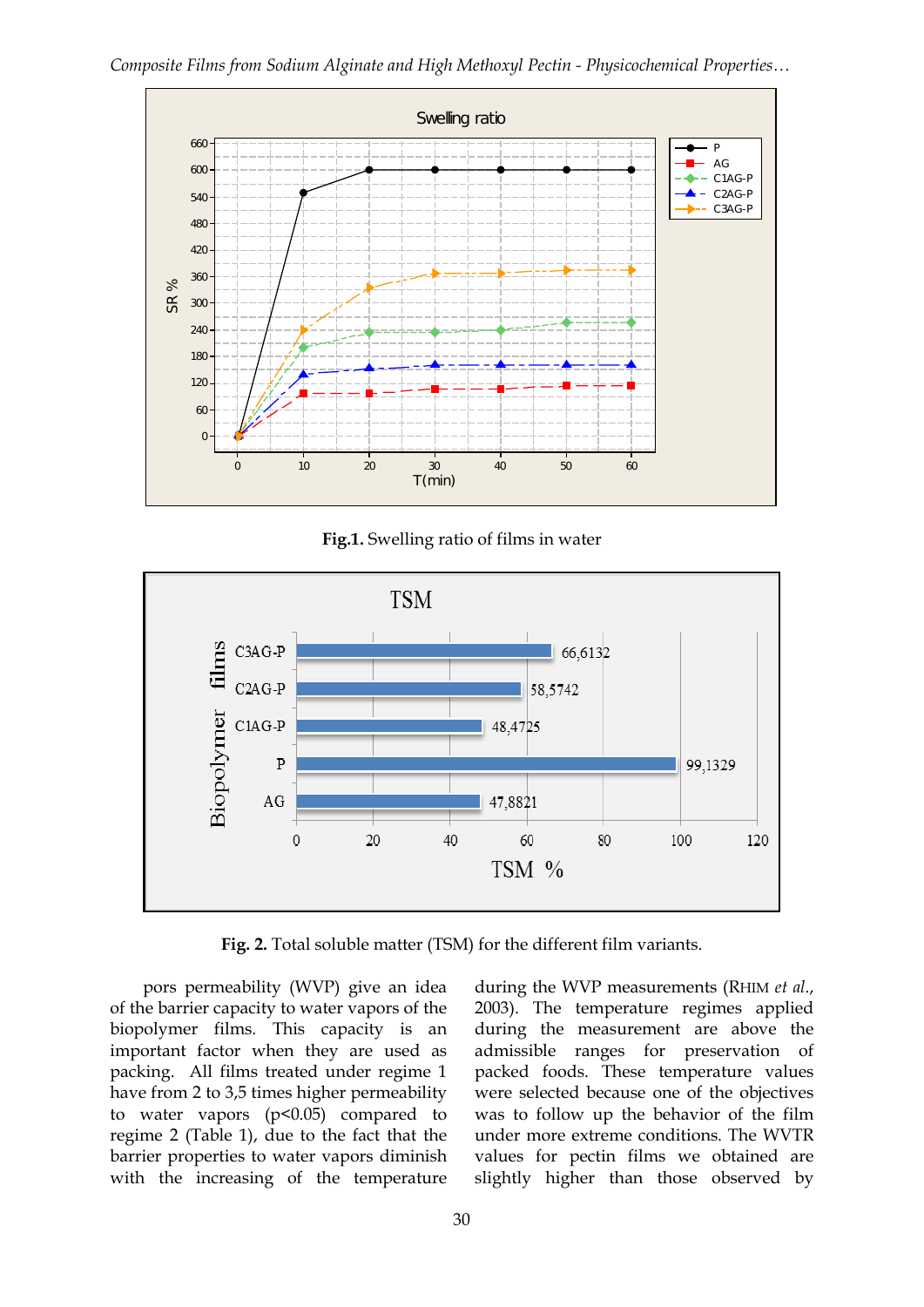LINSHU LIU *et al.* (2007). This is probably due to the difference in the technology of obtaining producing the film and the lower temperature regime in the course of the test. For both regimes (1-38±1˚С, RH 90±2% and 2-25±1˚С, RH 75±2%) the monocomponent polysaccharide films show a higher WVTR than the composite films. This fact can be explained with the generation of continuous physical co-gels when mixing the synergic solutions of the two polysaccharides where the pectin component is dispersed in the gaps of the main alginate gel network. From these mixtures in the process of drying is obtained a more compact and stronger structure which is less permeable to water vapors. The increases in weight as a function of time for both measuring regimes are presented on Fig. 3 and Fig. 4.



**Fig. 3.** Increases in weight as a function of time (regime 1).



**Fig. 4.** Increases in weight as a function of time (regime 2).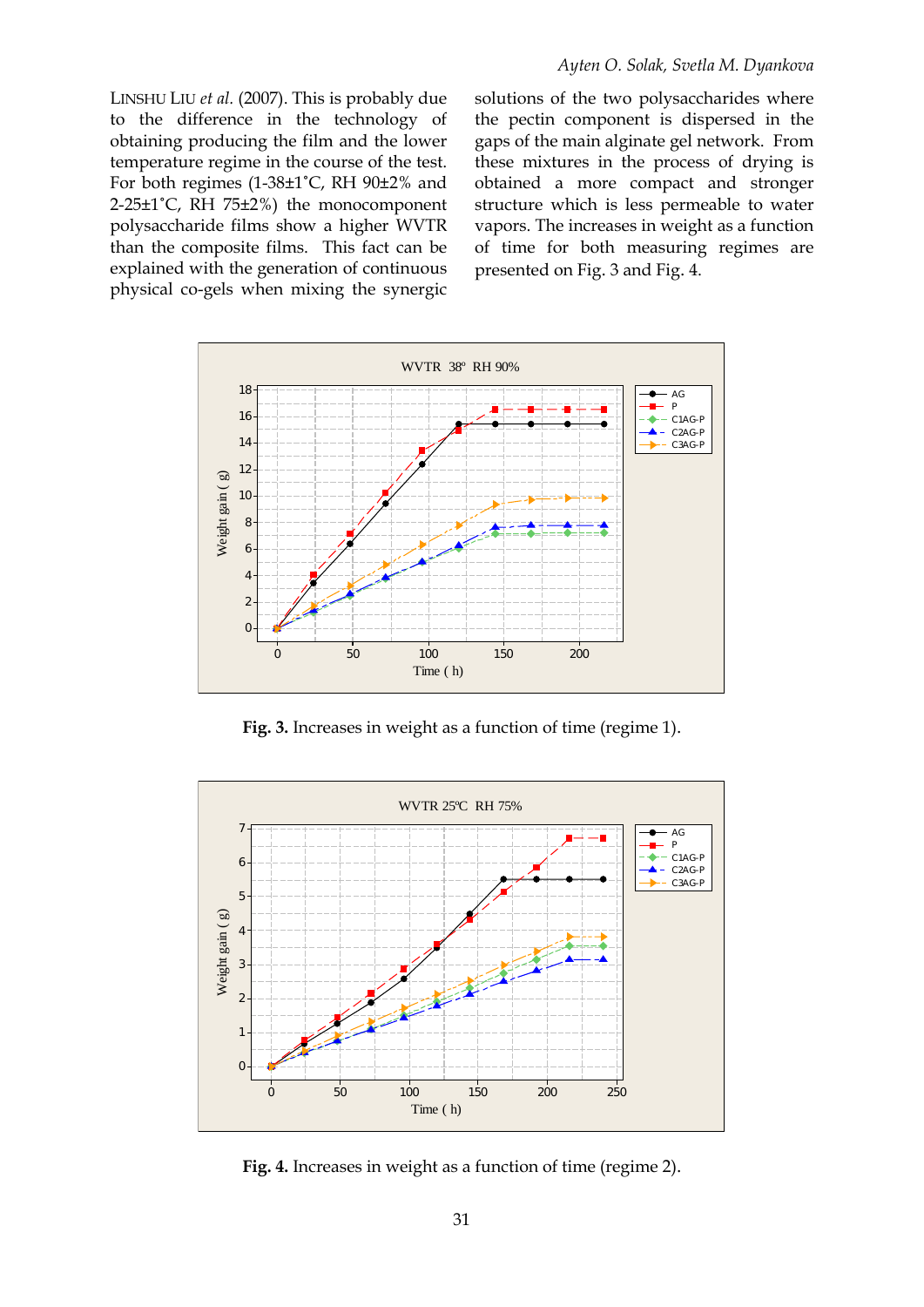*Composite Films from Sodium Alginate and High Methoxyl Pectin - Physicochemical Properties…*

#### *Biodegradation in soil*

The test for biodegradation was carried out by burying of the films in soil in laboratory conditions for 80 days at temperature 18±5ºС. The moisture of the soil was kept around 48±4 %, for preventing the dissolving of the matrix. On Fig. 5 are presented photos of the studied samples before and during the test. The process of degradation begins yet on the second day after burying the films in the soil (Fig 5).

Till the seventh day the loss in weight of the samples is from 30% to 75% with visible changes in the form compared to the

initial state (Fig.6). The fastest degradation is observed for the pectin films – on the 9th day the loss in weight is 100%. The alginate films at the end of the period- 80th day, are with 92,13% loss in weight. The composite film  $C_3AG-P$  (loss in weight up to  $90,09\%$ ) degrades faster than the composite films  $C_1AG-P$  and  $C_2AG-P$  (respectively 76,13 and 77,17%). It has been established that after putting in the soil all films absorb water (to a lower or higher degree) and lose their initial form and structural integrity. After the 30th day a specific smell of decay is observed.



b)

**Fig 5.** Macroscopic aspect of the films before (a) and after 14 days (b) of burying in soil.



**Fig. 6** Biodegradation in soil - weight loss (%) of the films as a function of time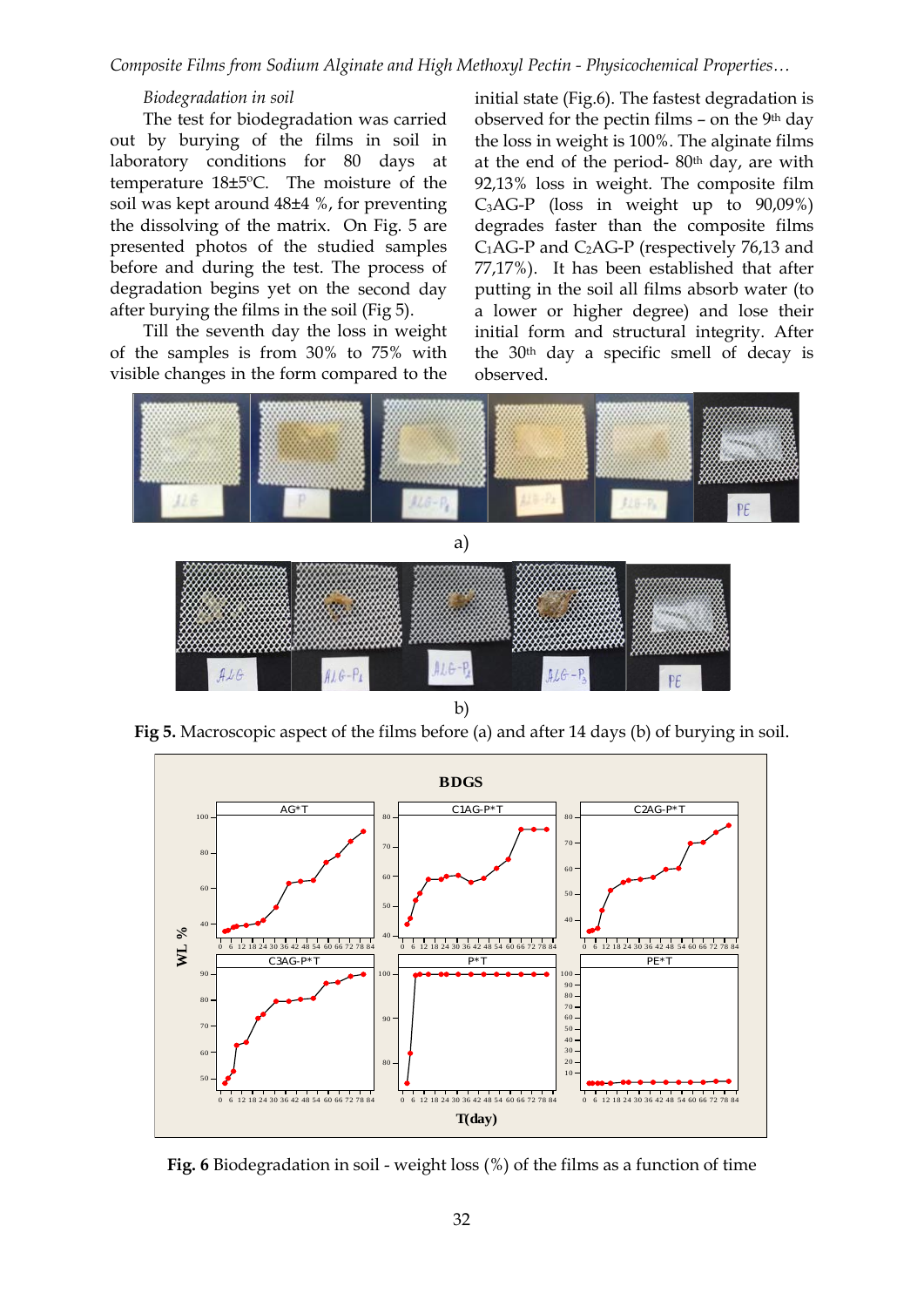The faster degradation of the pectin films is due to the more weakly cross-linked structure. Besides that the water absorption for the pectin films is 2 to 3 times higher than the other samples (test for swelling rate, Fig. 1). This effect is the cause for the greater susceptibility to microbial attack of the pectin films while the stronger structures of the alginate films make them hardly susceptible to the activity of the microbial hydrolytic enzymes. The situation is similar for the composite films where the degradation rate under the effect of the soil microorganisms is comparable to the alginate ones. The used as a comparison sample polyethylene (PE) remained unchanged.

## **Conclusion**

The use of natural biopolymers with film forming properties gives a good potential to develop new possibilities for utilization of the agricultural raw materials. Alginates and pectins are very suitable plant biopolymers for obtaining of biodegradable (and in particular edible) films and coatings with various applications. The combining of sodium alginate and high methoxyl pectin allows the obtaining well shaped, homogeneous and semi-transparent films. The analysis of their behavior in water medium has shown considerably great differences in the rate and degree of dissolving of the pectin monocomponent film compared to the composite and the alginate films. The composite alginatepectin films have better barrier properties to water vapors compared to the monocomponent. The test for biodegradation has shown that up to 80 days all studied films degrade in soil in contrast to the samples of synthetic folio which remain unchanged. The films based on sodium alginate and pectin are biodegradable and show low water vapors transmission rate even under extreme conditions which makes them potential materials for packing and coating of foods and pharmaceutical products. Their complete degradation in soil and the fact that they are obtained from renewable sources makes them ecology friendly

products whose production turn out to be an investment for environment protection for the future generations.

# **References**

- ALBERTSSON A.C., S.O. ANDERSSON, S. KARLSSON. 1987. The mechanism of biodegradation of polyethylene. *Polymer Degradation and Stability,* 18: 73–87.
- BRACCINI I., S. PEREZ. 2001. Molecular basis of Ca2+-induced gelation in alginates and pectins: the egg-box model revisited. - *Biomacromolecules*, 2: 1089– 1096.
- Da SILVA M.A., A.C. KRAUSE BIERHALZ, T. G. KIECKBUSCH, 2009. Alginate and pectin composite films crosslinked with Ca2+ ions: Effect of the plasticizer concentration. -*Carbohydrate Polymers*, 77: 736–742.
- DRAGET K. I., S. T. MOE, G. SKJAK-BRAEK, O. SMIDSROD. 2006. Alginates. In: Stephen A.M., G.O. Phillips, P.A. Williams (Eds.): *Food Polysaccharides and their applications, 2nd ed.,* CRC Press, Taylor and Francis Group, Boca Raton, Fl USA, pp. 290-328.
- DUMITRIU S.. 2004. *Polysaccharides: Structural Diversity and Functional Versatility*, 2nd ed., New York, CRC Press.
- DYANKOVA, S., A. SOLAK, P. METODIEVA, 2013. Survey of consumer attitudes and preferences preferences regarding the quality, taste characteristics and composition of the meat products. – *Food Processing Industry*, 12:33-36*.(*In Bulgarian, English abstract).
- DYANKOVA S., A. SOLAK. 2014. Preparation and characterization of composite hydrocolloid films from sodium alginate and high methoxyl pectin. - *Bulgarian Chemical Communications,* 46(2): 368-374.
- FANG Y., AL-ASSAF S., G.O. PHILLIPS, K.NISHINARI, T.FUNAMI, P.A.WILLIAMS, 2008. Binding behavior of calcium to polyuronates: Comparison of pectin with alginate. - *Carbohydrate Polymers*, 72(2): 334-341.